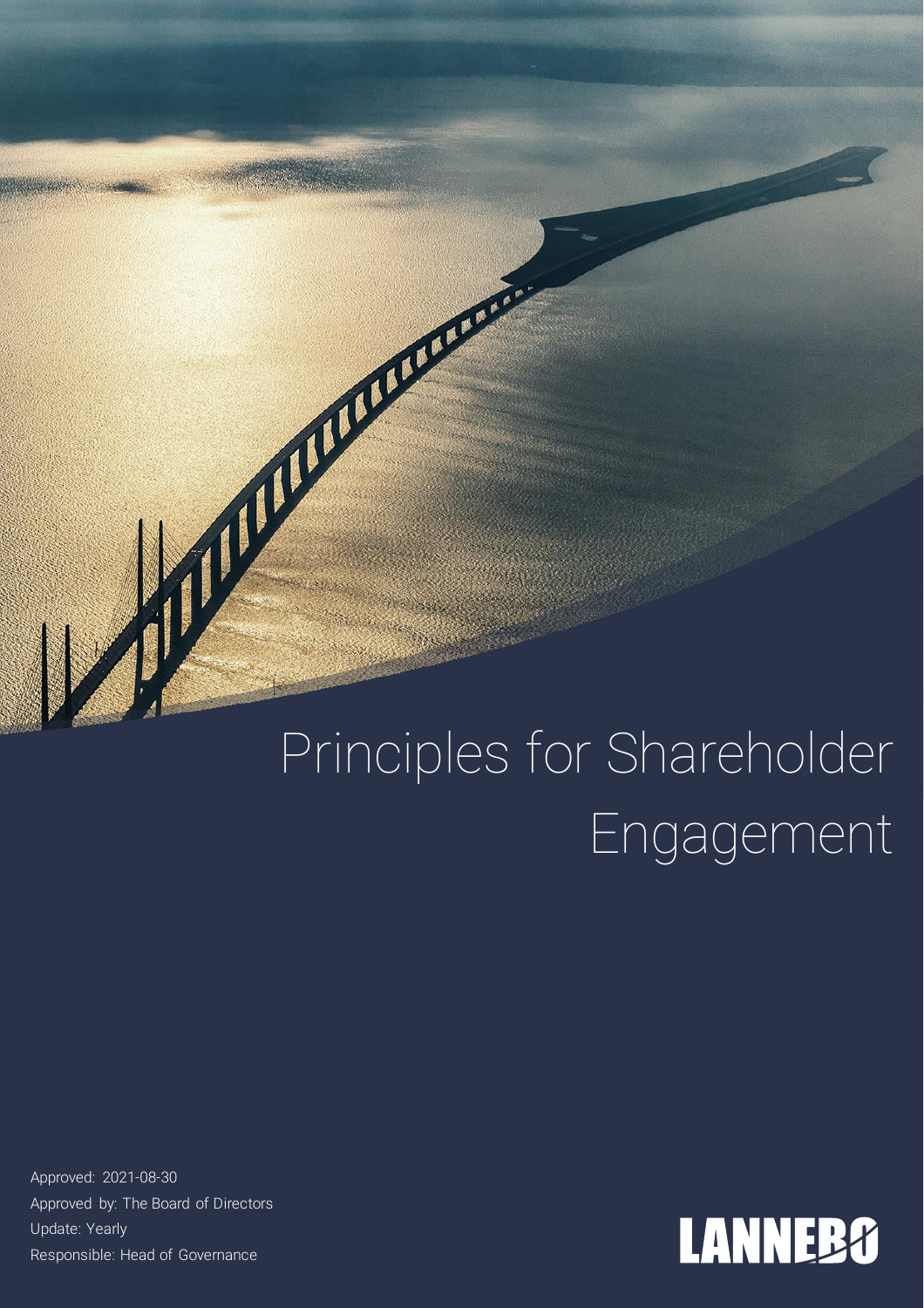# Principles for Shareholder Engagement

### 1. Background and Purpose

Lannebo Fonder AB (Lannebo or the fund company) is an independent fund company engaged in active management within selected focus areas. Lannebo's primary objective is to generate as high a riskadjusted return as possible for unit holders taking into account the funds' investment policy and risk profile together with, where appropriate, specific criteria established for a fund.

The fund company shall, in all activities relating to the management of the funds, act exclusively in the interest of unit holders, which includes the funds' representation on ownership issues. An important element of Lannebo's fund management on behalf of unit holders is the responsible exercise of the role of owner including the evaluation of sustainability-related risks and opportunities, which is integrated in the fund management.

The Lannebo principles for shareholder engagement shall be in accordance with fund regulations and the Swedish Code of Conduct for fund management companies, as well as the guidelines of the Swedish Investment Fund Association. A fund management company should also maintain internal policies that specify procedures to determine when and how voting rights should be exercised.

The Lannebo Board of Directors has adopted these Shareholder Engagement principles with regard to the above.

## 2. Principles for Shareholder Engagement and the Foundation for Lannebo's Policies

The Lannebo principles for shareholder engagement stipulate how the fund company should take action as owners for the companies it has invested in through its managed funds. The principles apply to all funds under the fund company's management. Shareholder engagement pertaining to discretionary management assignments are regulated through an agreement.

The Board regularly reviews the principles and the management organization is responsible for its implementation.

The purpose of Lannebo's shareholder engagement is to promote the sound development of the companies in which Lannebo's funds invest. The ownership role will be exercised in such a way that the companies' value, and consequently the funds long-term returns, develop in the best possible way for the mutual interest of unit holders. Lannebo believes that exercising active, business-like and responsible ownership is an important aspect of the assignment on behalf of unit holders, and that good corporate governance promotes the possibility of long-term sustainable development of the companies.

In addition, Lannebo ensures that the companies the fund company invests in act in accordance with national and international laws and conventions, relevant codes, guidelines and otherwise according to good praxis in the stock market.

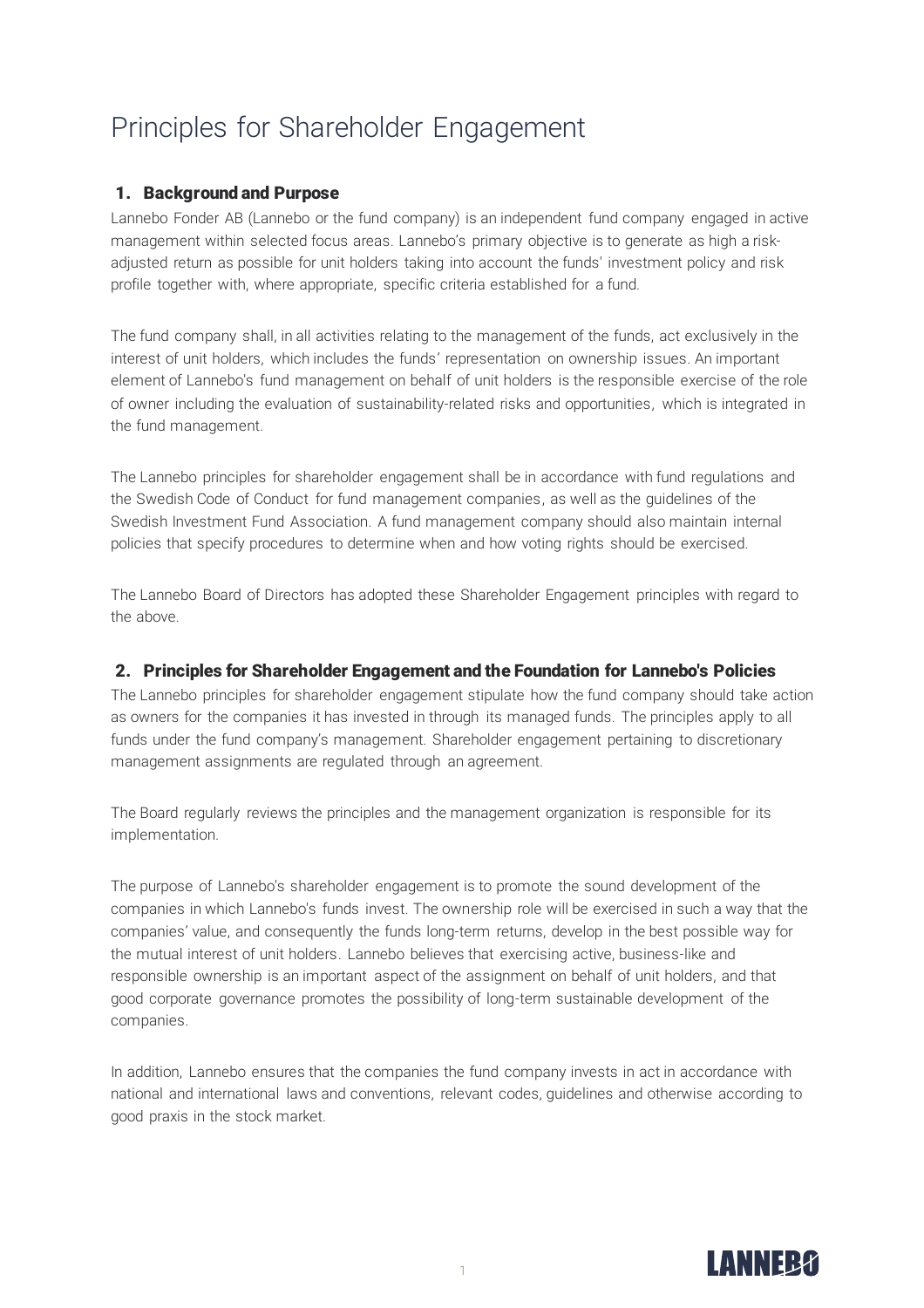Further, Lannebo aims to ensure that the public's confidence in share-ownership and the stock market is sound and that the regulated markets in the Nordic countries have favorable prospects for remaining attractive and effective marketplaces.

In September 2013, Lannebo signed the UN Principles for Responsible Investments, PRI. PRI is a voluntary framework that consists of six principles that include environmental, social and governance aspects to be incorporated in the investment process and in the exercise of ownership. This work is regulated in more detail in the policy for Responsible Investments adopted by the Lannebo Board.

### 3. Shareholder Engagement

### a. Monitoring, dialogue and escalation

Lannebo is a long-term investor and investment decisions are based on the fund managers' company analyzes, where factors such as the company's business model, market position and development opportunities are evaluated. In the day-to-day work, the managers monitor, for example, the companies' strategy, financial and non-financial results and risks, capital structure and corporate governance.

Sustainability factors - such as environmental and social impacts - are assessed as part of the company analysis in the same way as operational and financial factors. Lannebo is of the opinion that companies that are managed responsibly, and in the long-term sustainably, will succeed better over time.

Lannebo continuously monitors and analyzes developments in the companies in which the fund company invests through published financial information, external analysis, relevant market channels and direct contact with the companies; this is carried out by the management organization, the Head of Corporate Governance and the sustainability manager.

As an owner, Lannebo has the opportunity to exert influence on the companies, both proactively and reactively, through continuous dialogue with companies in which the fund company's funds have holdings. Shareholder engagement is determined on the basis of a risk and materiality assessment. In addition, Lannebo conducts structured sustainability meetings with the management of specific companies to discuss their sustainability efforts.

In cases where Lannebo is not satisfied with a portfolio company's development or management, the fund company must consider intensifying its shareholder engagement - a so-called escalation procedure. This is achieved predominantly by Lannebo conveying its point of view via a direct contact with the portfolio company. Lannebo is an independent fund company but considers cooperating with other shareholders in cases where this is deemed appropriate and in the common interest of unit holders. The fund company will then evaluate the effects of the escalation procedures. The divestment of the shares is an alternative should Lannebo not see the opportunity to influence through an escalation procedure or by exercising its voting rights.

### b. The General Meeting

The Annual General Meeting is the company's highest decision-making body, where shareholders have the right to exert their influence by exercising their voting rights.

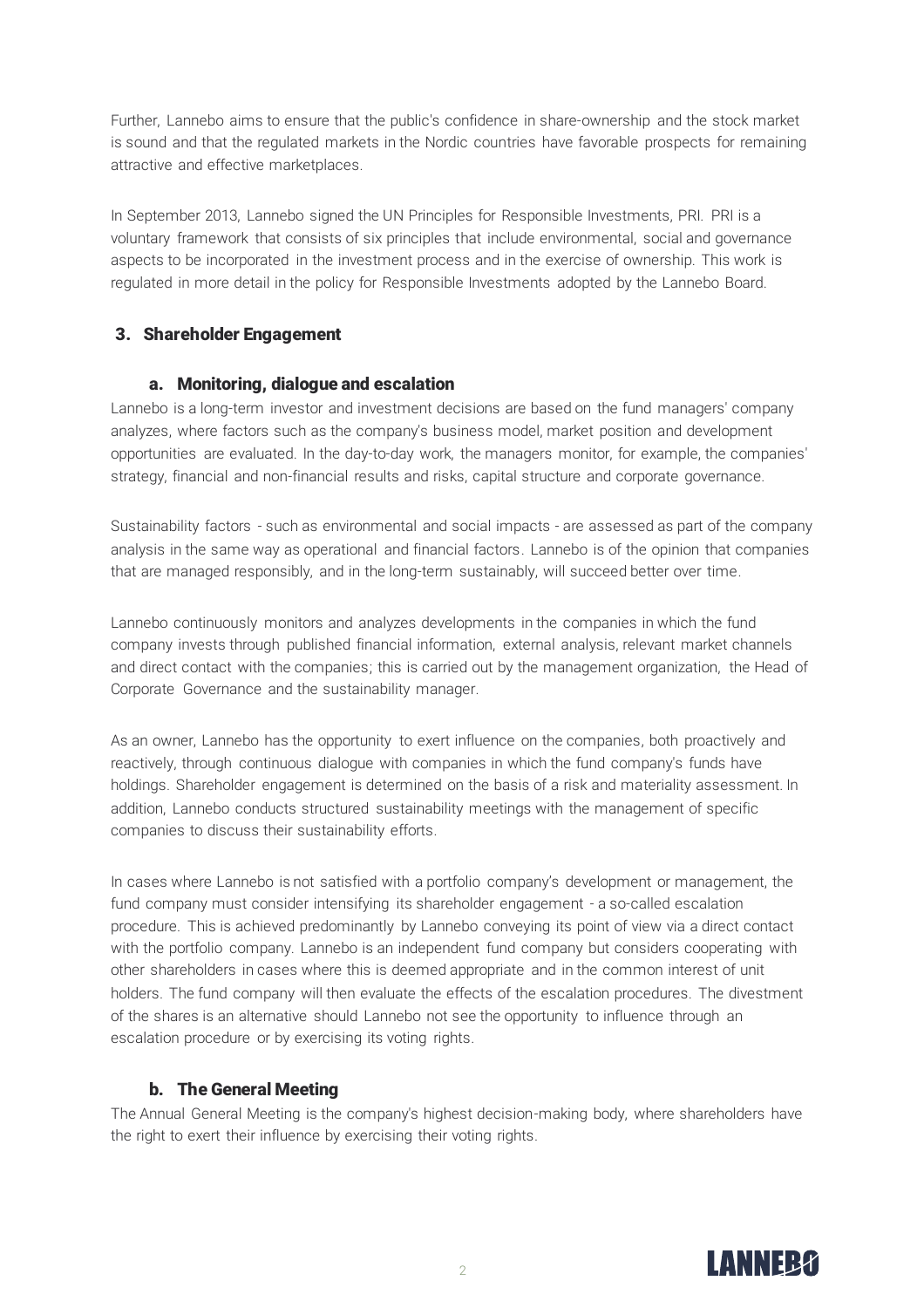A key principle for Lannebo is to attend general meetings where the fund company has shareholdings with the exception where the size of the holding is small in relation to other shareholders. Lannebo normally participates with its own representatives at general meetings in the Nordic countries, while participation in other countries normally takes place through proxy voting in accordance with voting instructions provided by Lannebo. Voting rights shall only be used for the benefit of the fund and shall be used in the manner deemed to be in the common interests of unit holders. Lannebo does not use proxy advisors in connection with general meetings.

When participating in a general meeting, Lannebo will recall shares on loan well in advance of the meeting.

### c. Board of Directors

Lannebo exercises its ownership role without requirement for board representation, given a board assignment would make it difficult to effectively manage the fund.

### d. Nomination Committee

Lannebo participates in nomination committee work where the fund company is one of the largest owners - provided that the design of the nomination committee takes place in such a way that the fund company's freedom of action is unrestricted. The nomination committee should consist of the largest shareholders in the company. Lannebo ensures that the work of the nomination committee is efficient and reported openly. Lannebo nomination committee representatives are preferably appointed from within the management organization.

The tasks of the nomination committee include evaluating the existing Board, submitting proposals to the Chairman and other members of the Board, as well as proposals for the remuneration of Board members, Chairman of the Board, committee members and committee chairs. The Nomination Committee shall also submit proposals for the election and remuneration of the auditor.

Lannebo considers it to be of the utmost importance when appointing a board that the fund company take into account diversity, competence, experience and even gender balance. The Board of Directors shall also otherwise fulfill the requirements stated by the Swedish Code of Corporate Governance. A board member shall not have other assignments to such an extent that the member cannot devote sufficient time and care to the board assignment and actively contribute to effective board work.

# 4. Conflicts of Interest

Lannebo is an independent fund management company that does not have ownership-related links with the companies in which the managed funds invest. Any conflicts of interest that may arise in connection with shareholder engagement on behalf of the funds are handled in accordance with the fund company's internal policies on managing conflicts of interest.

Lannebo's share-ownership work shall be conducted in such a way that the fund company generally does not receive insider information as this makes the fund management difficult. If, despite this, Lannebo would have access to insider information as a result of its shareholder engagement, the fund company must comply with applicable regulations regarding market abuse and internal rules pertaining to this area.